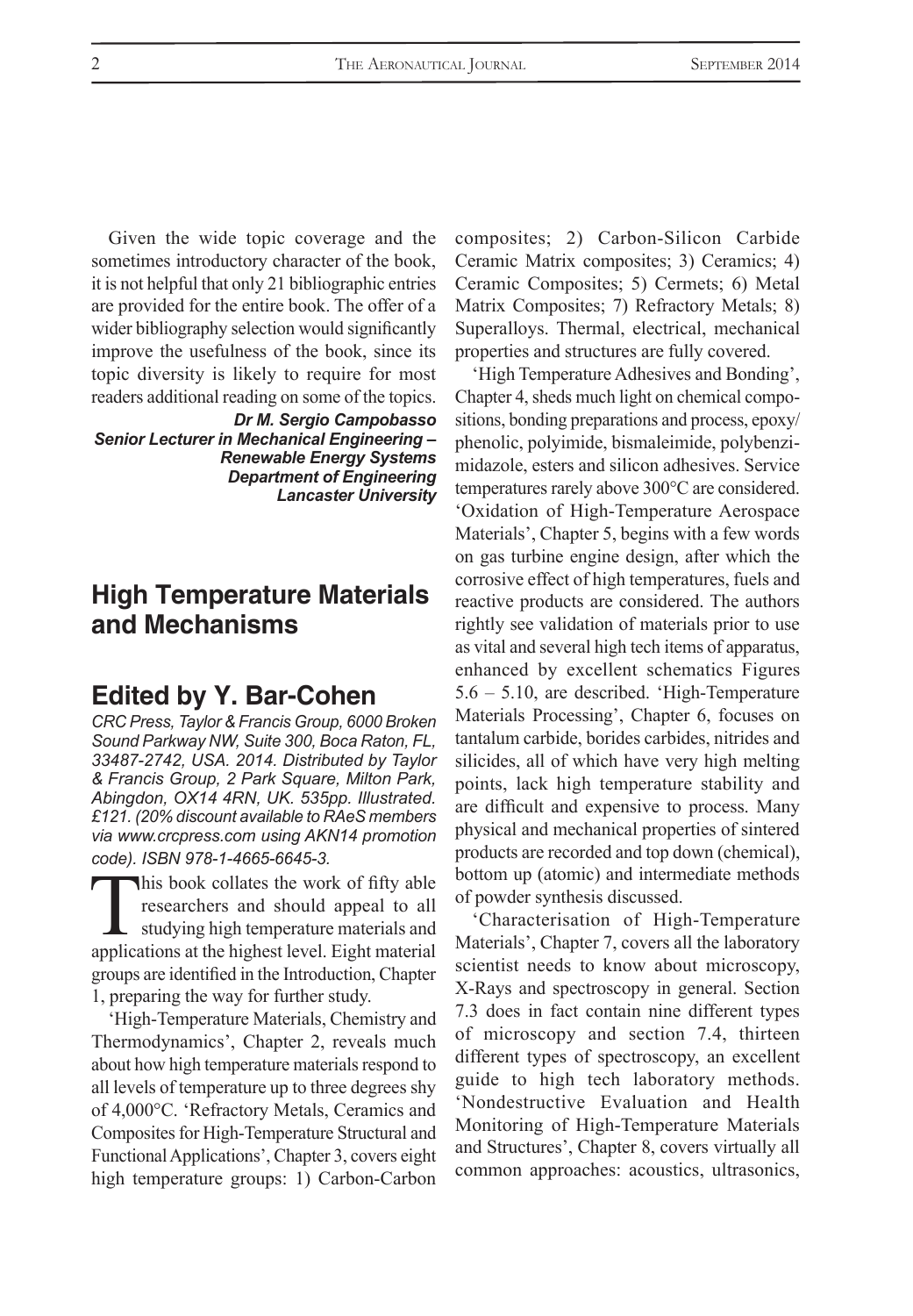pulsed thermography, fibre optics and eddy current technologies etc. Thermoelastic stress analysis is discussed and numerous aspects of health monitoring considered, emissions from aircraft engines and water levels in steam pipes included.

The message from 'High-Temperature Motors', Chapter 9, is that there are many types of electric motor, but only AC steppers – switched reluctance (SRMs) and Brushless DC motors (called BLDCs) – are suitable for high temperature operations. Low cost permanent magnet motors are definitely out and the consensus is that BLDC motors, which can run continuously at 400°C plus, currently lead the field.

'High-Temperature Electromechanical Actuators', Chapter 10, promotes the development of piezoelectric and electrostrictive, single crystal and ceramic materials, with space applications in mind. The authors explain how electric field induced strain or conversely strain induced electric field technologies may be used in high temperature MEMS applications. 'Thermoacoustic Piezoelectric Energy Harvesters', Chapter 11, explains how Sondhaus oscillations (discovered by a German glass blower in 1850) are now used to convert thermal energy into self-sustained acoustic oscillations and thence to electricity. Two harvester systems TAP and DMTAP are described. Both consist of a heat cavity, stack, resonator tube and piezoelectric diaphragm. DMTAP has a dynamic sprung mass magnifier in addition.

Nickel/Titanium (Ni Ti) and Copper alloys Ag Cd, Au Cd, and Cu Sn are said to be the most widely used and feature prominently in 'Shape Memory and Superelastic Alloys', Chapter 12. The authors explain how solid to solid martensitic (cold) to austenitic (hot) transformation results in very large recoverable strains, capable of driving MEMS actuators and sensors.

Fabrication (including additive manufacture) is discussed and a few tricks of the trade such as biasing and antagonistic behaviour are revealed.

The authors of 'Thermoelectric Materials and Generators; Research and Applications', Chapter 13, point out that the higher the temperature difference the higher the Carnot efficiency and it is here that the Seebeck and Peltier effects come in. The suitability of bismuth telluride, nanoparticles, flakes, wires and rods is investigated and TEG powered cell phones, hearing aids and harvesting body heat, are cited as examples.

Precision hammer drilling tools for geophysical and robotic space surveys are considered in 'High-Temperature Drilling Mechanisms', Chapter 14. Drills, we are told, are currently fashioned from CPM-3V tool steel, which degrades above 300°C, but tungsten carbide WA2 and diamond cutting/ core sampling tools are being developed. Other projects discussed include thermal-spalling, melting and vaporisation. SRM and BLDC drives (see Chapter 9) are also considered. The authors of 'High- Temperature Electronics', Chapter 15, identify and discuss at length the harm caused by the self-heating/self-harming I2R power loss effect, which in complex systems necessitates the addition of quite large, elaborate and expensive cooling systems. The full effect of temperature on semi-conductor devices and passive components, such as capacitors is well covered. 'Ultra-High Temperature Ultrasonic Sensor Design Challenges', Chapter 16, emphasises the challenges faced by those working on geo-technical, space, nuclear and gas turbine problems. Environmental limitations and materials selection are discussed, followed by a fair amount on thermal expansion and methods of compensation.

'High-Temperature Materials and Mechanisms Applications and Challenges',